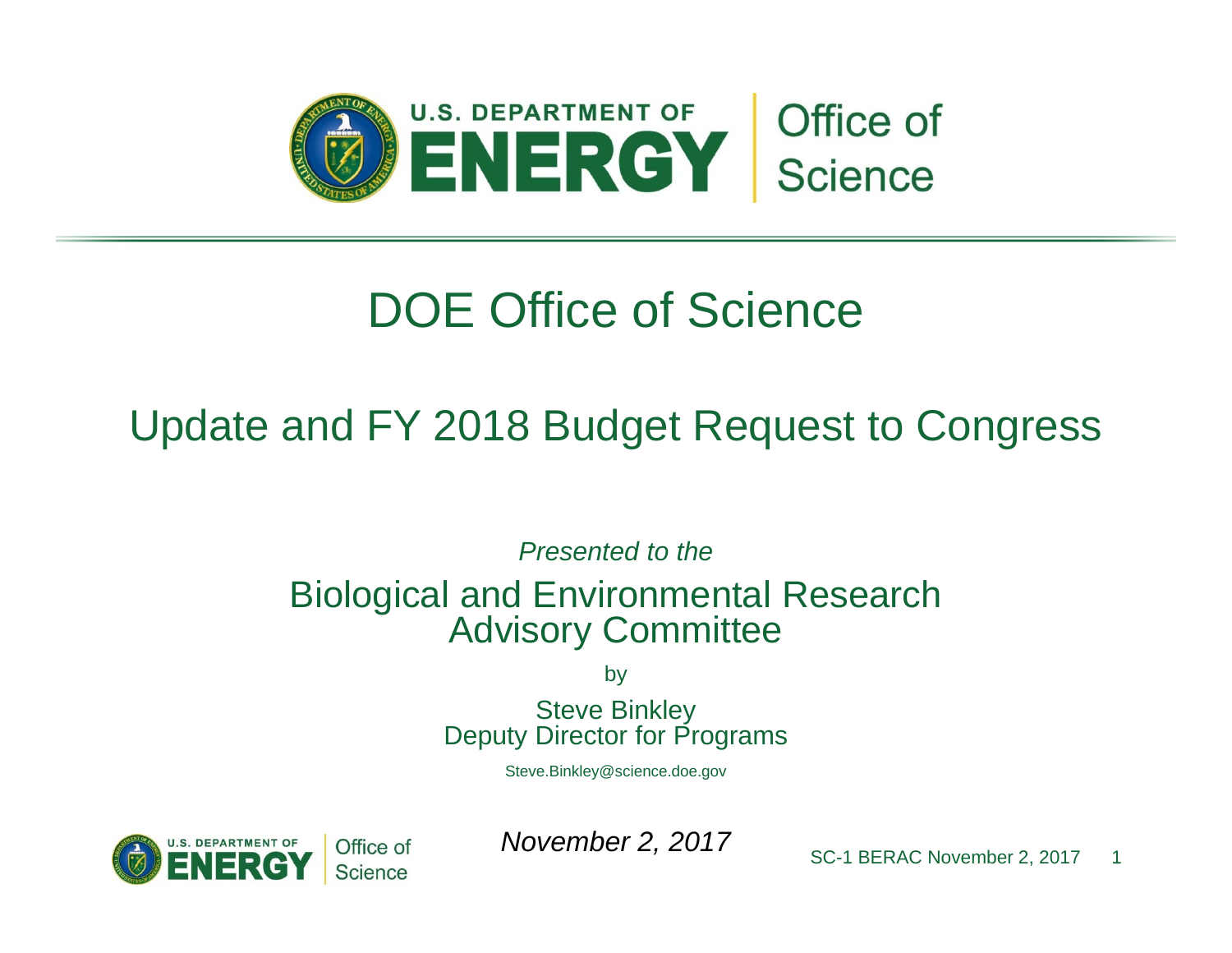# **Outline**

- **Message from DOE leadership**
- **Appointee status**
- FY 2018 budget

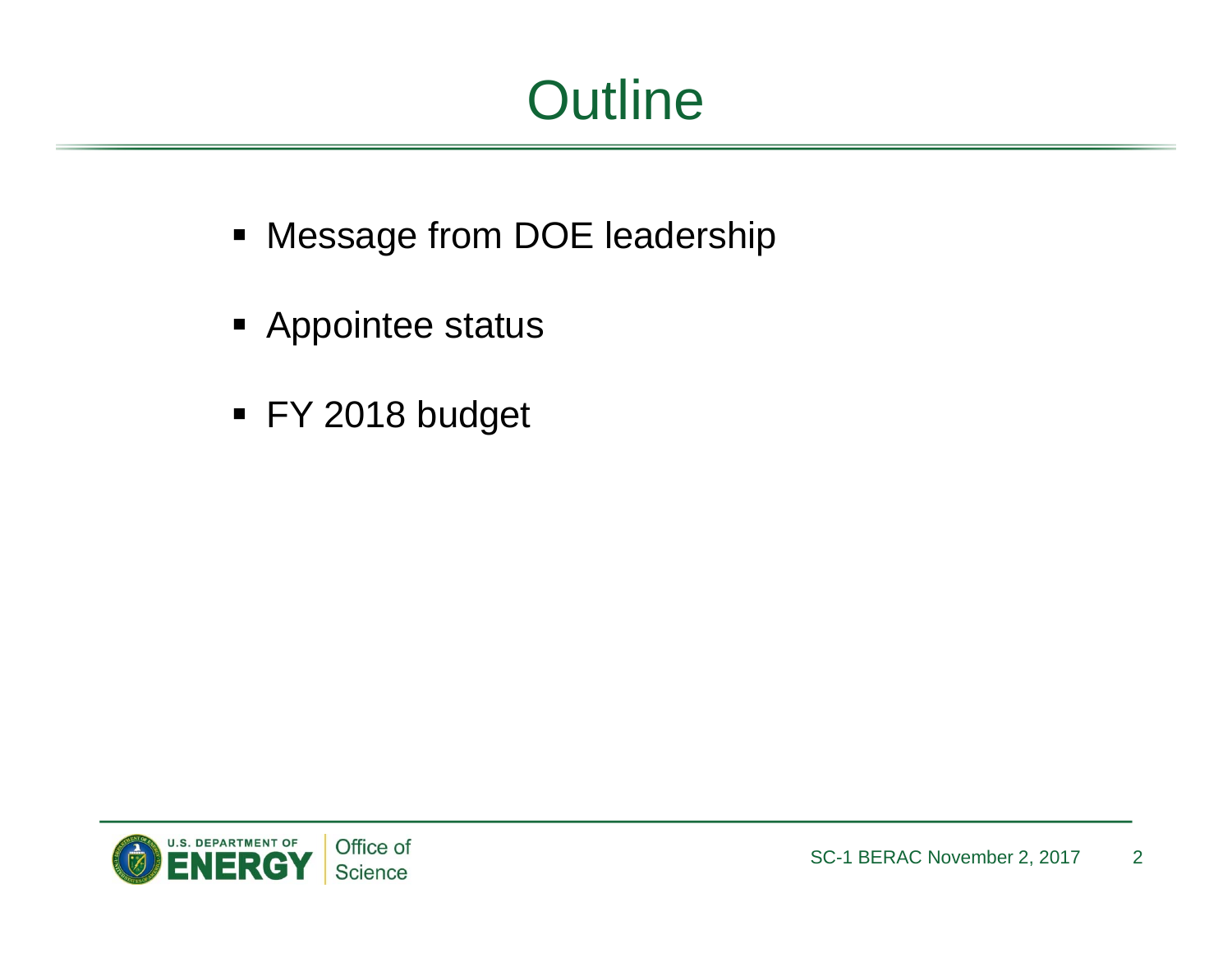# Message from Secretary Perry

- The FY18 budget request attempts to refocus and refine our mission on several critical fronts that directly affect the safety and security of the American public.
- The \$28 billion FY 2018 budget advances the DOE mission in key areas through significant investments to:
	- Modernize the country's nuclear weapons arsenal
	- Achieve exascale computing
	- Advance the Nation's nuclear waste management program
	- Protect our national electric grid from cyberattacks
	- Shift the Department's focus to early-stage research and development at our national laboratories to more efficiently and cost effectively advance American dominance in scientific and energy research



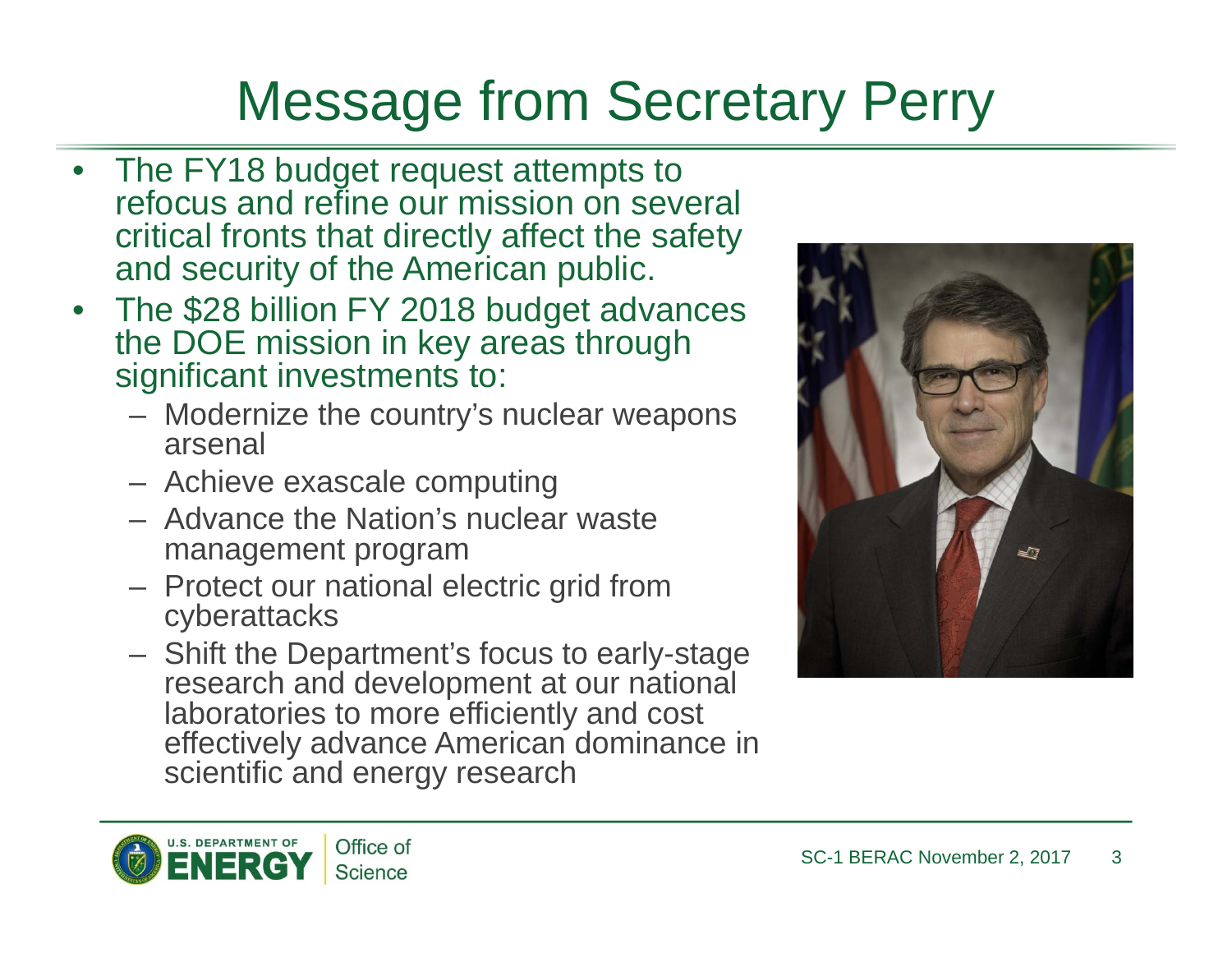# Message from the DOE Office of Science

- Our job is to deliver the best science we can with the resources we are given by the President and Congress
- There will be some challenges for FY 2018, and we are awaiting final passage of the House-Senate conference
- Once the final appropriation is passed, we will be working out the FY 2018 execution details
- In the meantime, we need to remain clear about our priorities:
	- Deliver the best science we can with the resources we have when Congress votes and the President finally signs an FY 2018 budget
	- Continue tradition of excellence in SC-funded university-based research, lab-based research, and operations of scientifice facilities

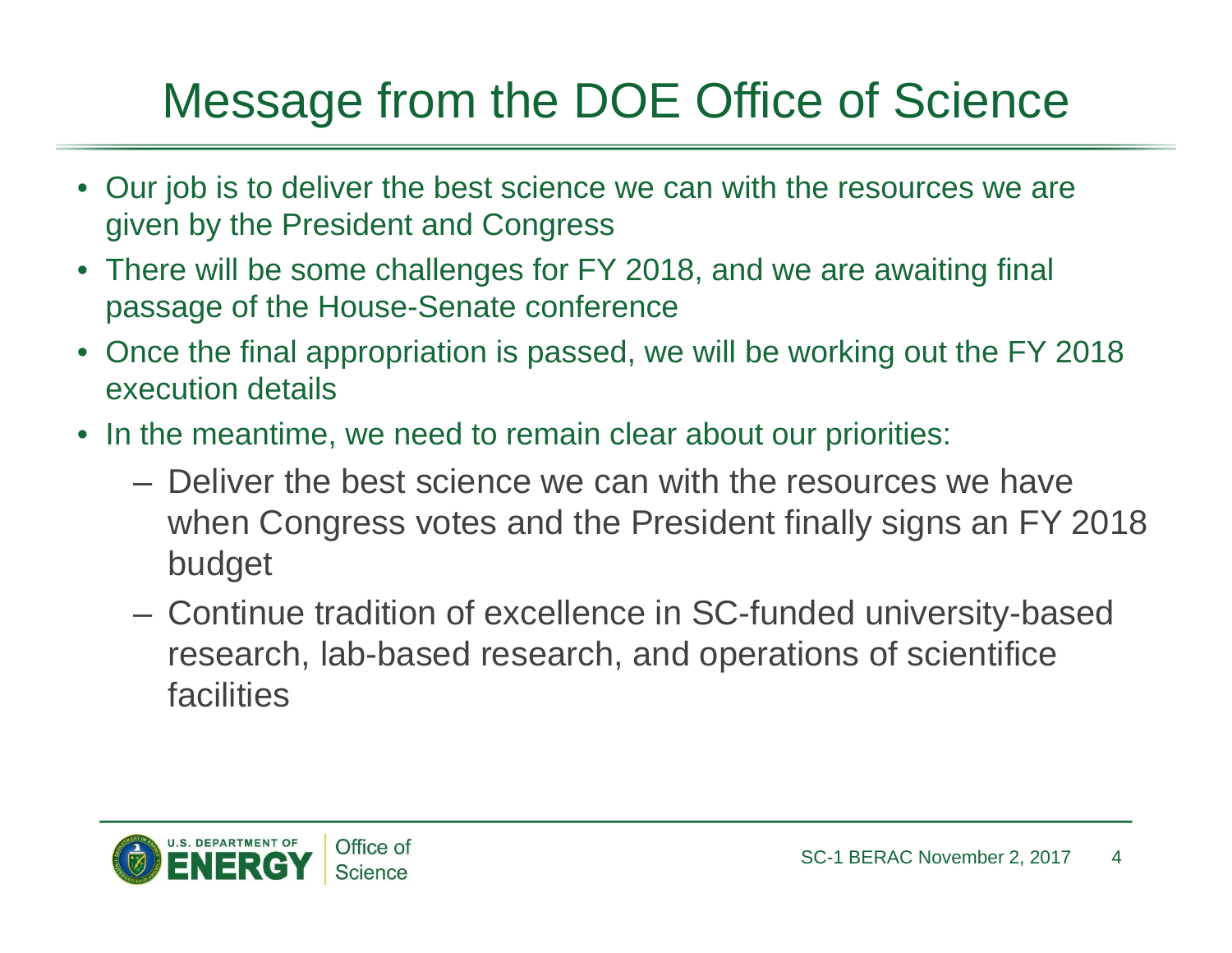# Appointee Status

## **Deputy Secretary of Energy Nominee Dan Brouillette**

- Nomination announced April 3, 2017
- п Senate Hearing May 25, 2017
- $\blacksquare$ Senate Confirmation on August 3, 2017
- Sworn in as Deputy Secretary, August 7, 2017

## **Under Secretary for Science Nominee Paul Dabbar**

- Nomination announced July 12, 2017
- Е Senate Hearing July 20, 2016
- Senate Confirmation TBD



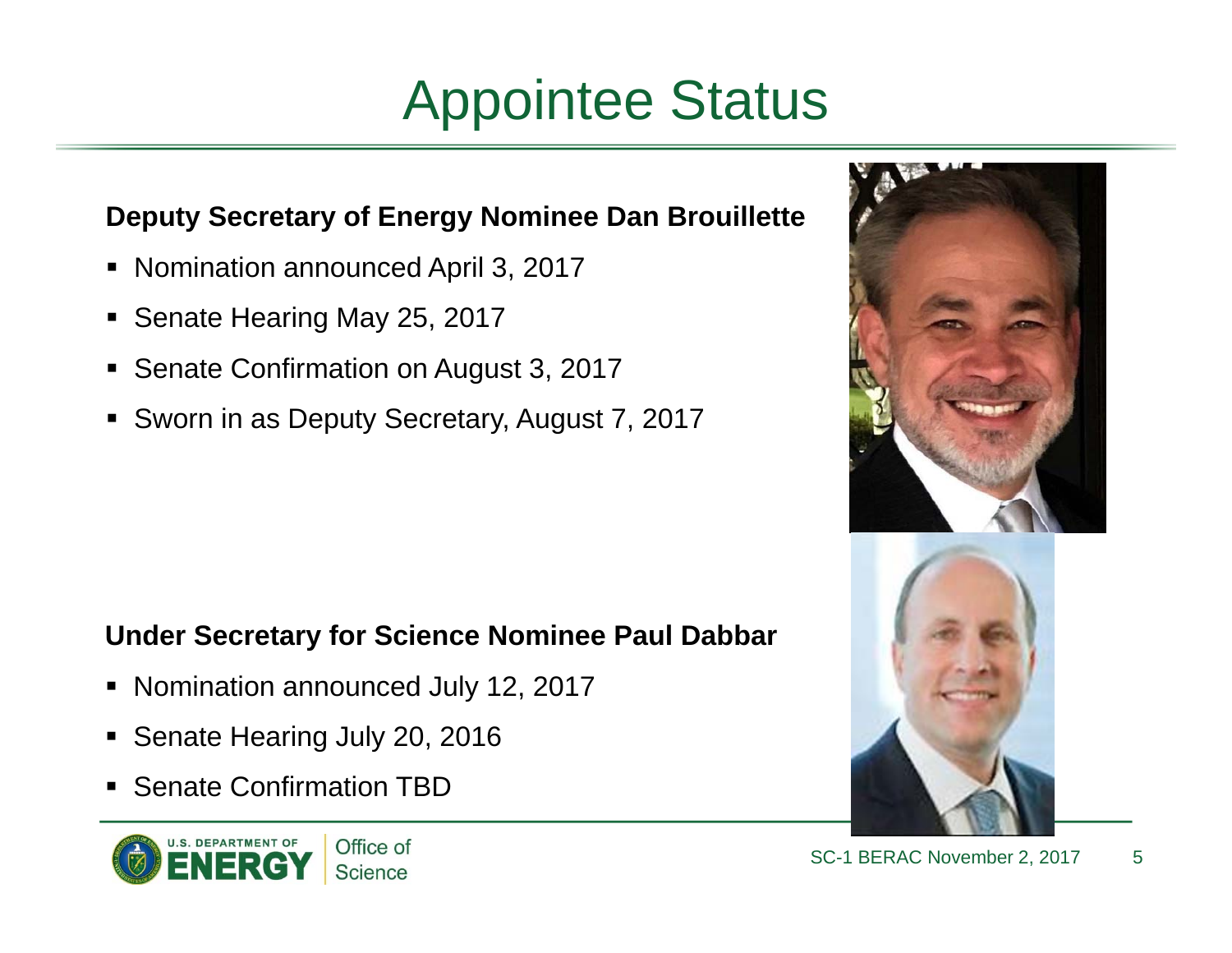## Under Secretary for Science Nominee Paul Dabbar

Paul Dabbar is Managing Director in the Global Mergers & Acquisitions Group, and Head of Energy Mergers & Acquisitions at J.P.Morgan, the investment banking division of JPMorgan Chase & Co. He has also led a number of M&A transactions for JPMorgan Chase. He has been financial advisor on over \$300 billion in M&A transactions, including corporate mergers, subsidiary sales and purchases, government privatizations, joint ventures, corporate restructurings, private equity transactions, and unsolicited corporate transactions for companies in the energy sector, including nuclear, as well as in the industrials and financial institutions sectors.

Mr. Dabbar is a member of the Board of the U.S. Department of Energy Environmental Management Advisory Board, and is chairman of his U.S. Naval Academy class fundraising board.

Prior to J.P.Morgan, Mr. Dabbar was a nuclear submarine officer, serving on board the U.S.S. Pintado (SSN-672) out of Mare Island, CA, and Pearl Harbor, HI, where he completed deployments to places including the North Pole and South America. He also worked at the Johns Hopkins Applied Physics Laboratory conducting U.S. Department of Defense research.

Mr. Dabbar has a B.S. with merit in marine engineering from the U.S. Naval Academy (Class of '89) and a M.B.A. from Columbia University. He also completed the U.S. Naval nuclear program's Engineer's School.

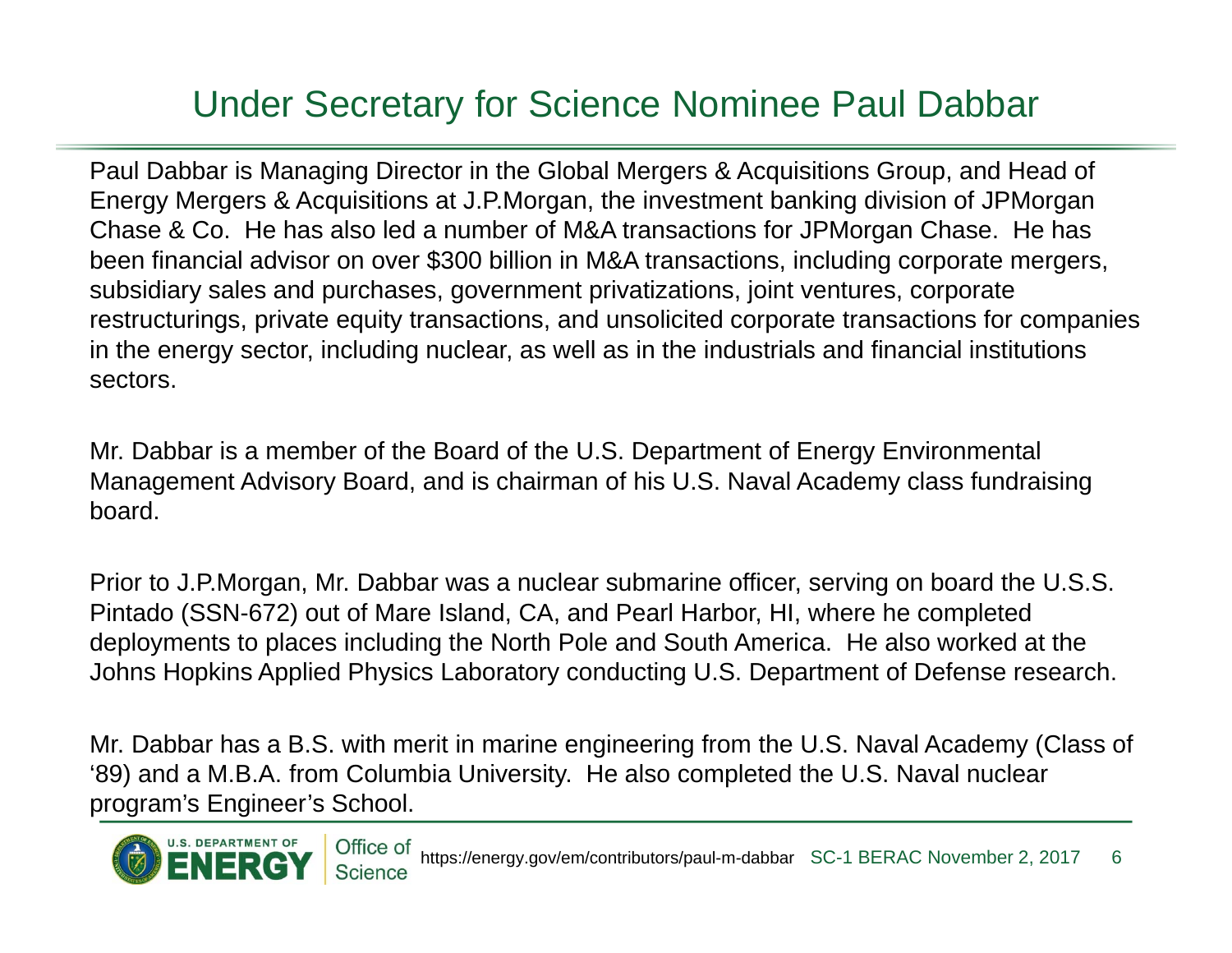

American Greatness

Imerican Greatmes

Coundation For

**APTACTY** 

# **FY 2018 PRESIDENT'S BUDGET REQUEST**

7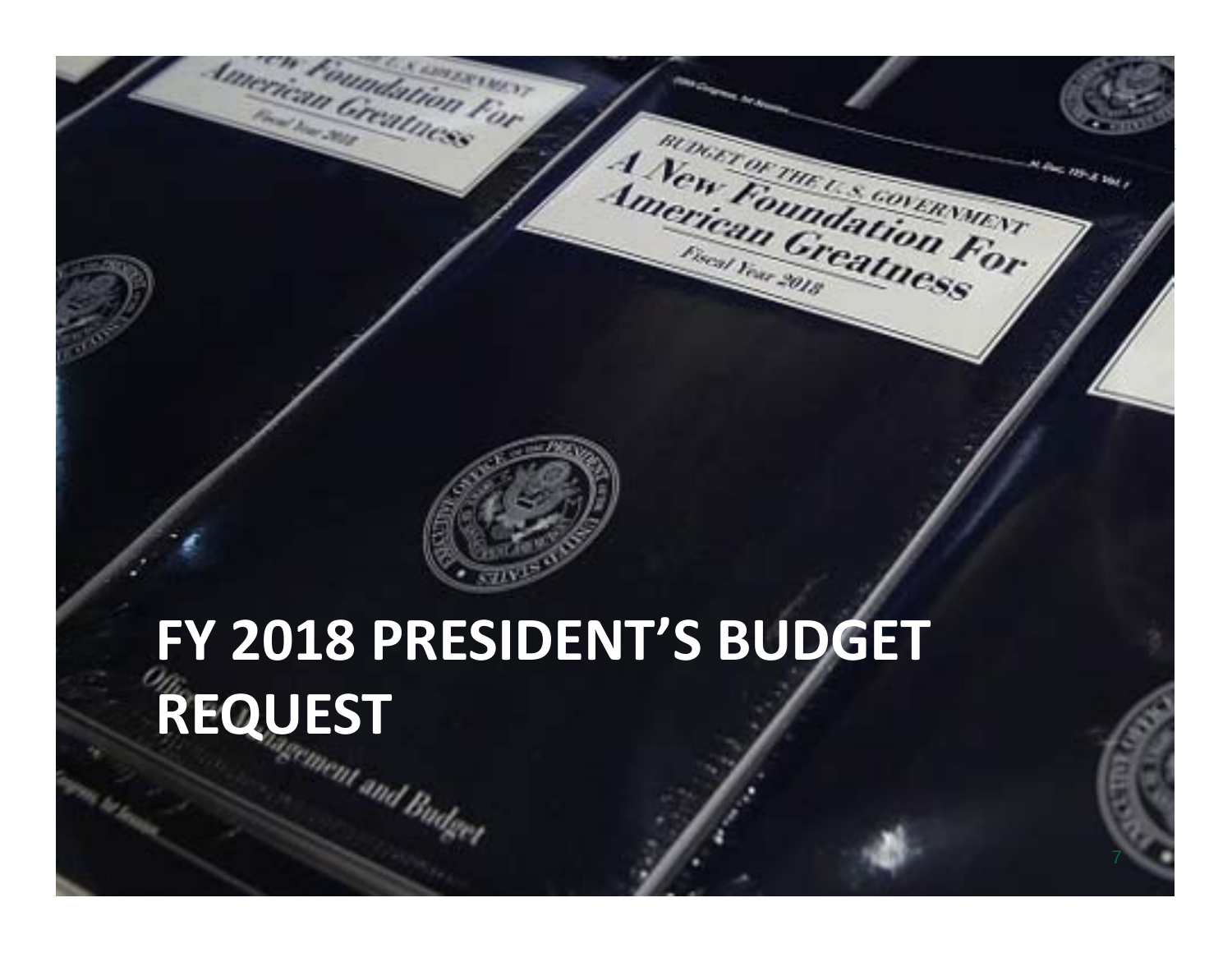# Priorities for FY 2018

- **Focus on cutting edge, early stage research and development; achieve 40% funding for research** 
	- o The Office of Science (SC) is the largest Federal supporter of basic research in the physical sciences in the United States. SC supports research at the frontiers of science—discovering nature's mysteries, from the study of subatomic particles, atoms, and molecules that are the building blocks of the materials of our everyday world, to the DNA, proteins, and cells that are the building blocks of entire biological systems.
	- o SC also supports science for energy—advancing a clean energy agenda through fundamental research on energy production, conversion, storage, transmission, and use, and through advancing our understanding of the earth.

### $\bullet$ **Continue operations of the national laboratories**

 $\circ$  SC oversees the operation of ten DOE national laboratories. SC conducts a formal laboratory strategic planning process annually with its labs to understand future directions, immediate and long-range challenges, and resource needs. SC also conducts an annual evaluation of the scientific, technological, managerial, and operational performance of the management and operating contractors of its laboratories. In addition, SC funds mission-ready infrastructure and investments that foster safe and environmentally responsible operations at the labs.

### $\bullet$ **Increase funding for Exascale Computing**

### $\bullet$ **Maintain all on-going projects and start two new construction projects**

- o 2 New Construction Projects:
	- o Advanced Photon Source Upgrade (APS-U) at Argonne National Laboratory (ANL) in Basic Energy Sciences and
	- o Energy Sciences Capability at Pacific Northwest National Laboratory (PNNL) in Science Laboratories Infrastructure.

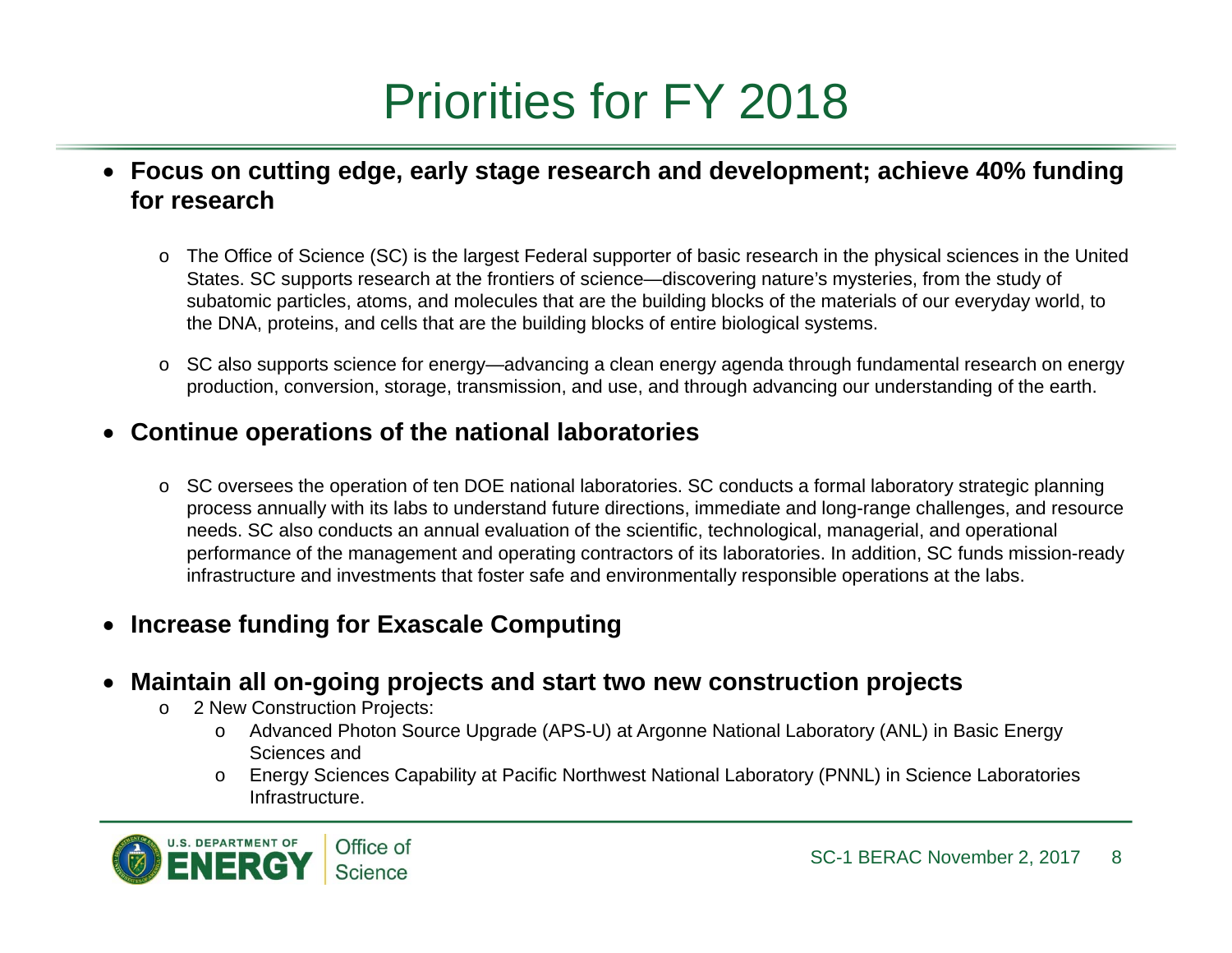

# FY 2018 SC Budget Request

|                      | FY 2017       | FY 2018     |           |           |
|----------------------|---------------|-------------|-----------|-----------|
|                      |               |             |           |           |
|                      | Enacted       | President's | House     | Senate    |
|                      | Approp.       | Request     | Mark      | Mark      |
|                      |               |             |           |           |
| ASCR.                | 647,000       | 722,010     | 694,200   | 763,000   |
| BES.                 | 1,871,500     | 1,554,500   | 1,871,500 | 1,980,300 |
| BER <u></u>          | 612,000       | 348,950     | 582,000   | 633,000   |
| FES.                 | 380,000       | 309,940     | 395,000   | 232,000   |
| HEP.                 | 825,000       | 672,700     | 825,000   | 860,000   |
| NP.                  | 622,000       | 502,700     | 619,200   | 639,200   |
| WDTS                 | 19,500        | 14,000      | 19,500    | 19,500    |
| SLI                  | 130,000       | 76,200      | 105,600   | 143,000   |
| $S&S$                | 103,000       | 103,000     | 103,000   | 103,000   |
| PD.                  | 182,000       | 168,516     | 177,000   | 177,000   |
| Subtotal, Science    | 5,392,000     | 4,472,516   | 5,392,000 | 5,550,000 |
| Rescission of PY Bal | a<br>$-1,028$ |             |           |           |
| Total, Science       | 5,390,972     | 4,472,516   | 5,392,000 | 5,550,000 |

a Rescission of PY funds in the amount -\$239 for PY 2012 and older: -\$239 for FY 2013 and -\$550 for FY 2014 - FY 2016.